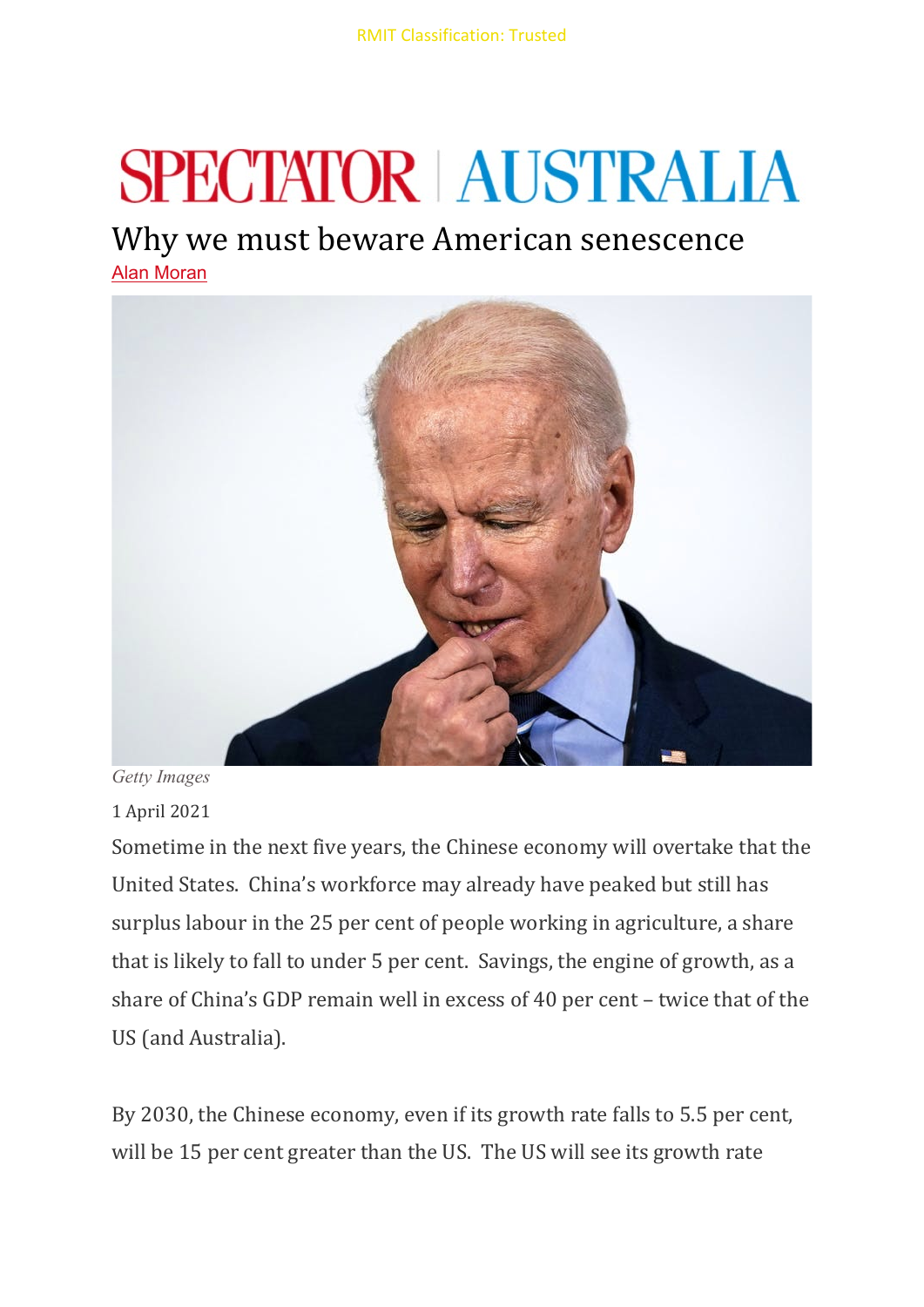stagnate to below 1.5 per cent under a Democratic Administration seeking income redistribution, diversion of capital to unproductive venues like renewable energy, allocating vast sums to raise roads by 3 feet as insurance against global-warming induced flooding, and increased regulatory barriers. China, as evident in its latest [5 Year Plan,](https://www.thejakartapost.com/news/2021/03/05/china-economic-blueprint-signals-more-coal-investment-.html) has no intention to abandon anytime soon the cheap coal/hydro/nuclear energy that is its economy's backbone.

Already on traditional measures, China's economy is bigger than the US. Thus, its steel production is tenfold that of the US (and accounts for 53 per cent of world output); its vehicle production is two and a half times greater; and it takes fully 50 per cent of the world's semi-conductors (while the Taiwan Semiconductor Manufacturing Company dominates production of the most sophisticated chips).

China's expansion, unlike that of other post-1945 fast-growing economies — Japan, Germany, the Asian "tiger" economies — presents threats. This is partly because of the sheer size of China, and partly because it has unresolved border issues with its neighbours, aspirations to re-absorb the province of Taiwan and goals to control the seas around it.

All of this is amplified by the hapless nature of the Biden Administration in foreign policy. As [Spengler](https://asiatimes.com/2021/03/bidens-firing-squad-stands-in-a-circle/) wrote, due to the lack of a strong President in control, the Administration has launched verbal attacks at, "Germany for building a natural gas pipeline with Russia, at India for purchasing a Russian air defense system, at Russia for mistreatment of President Putin's opponents and at China for treatment of its Uighur Muslim minority."

In addition, we see a weakening of resolve to combat Iran and less sympathy with Saudi Arabia and, of course, Israel. This confusion is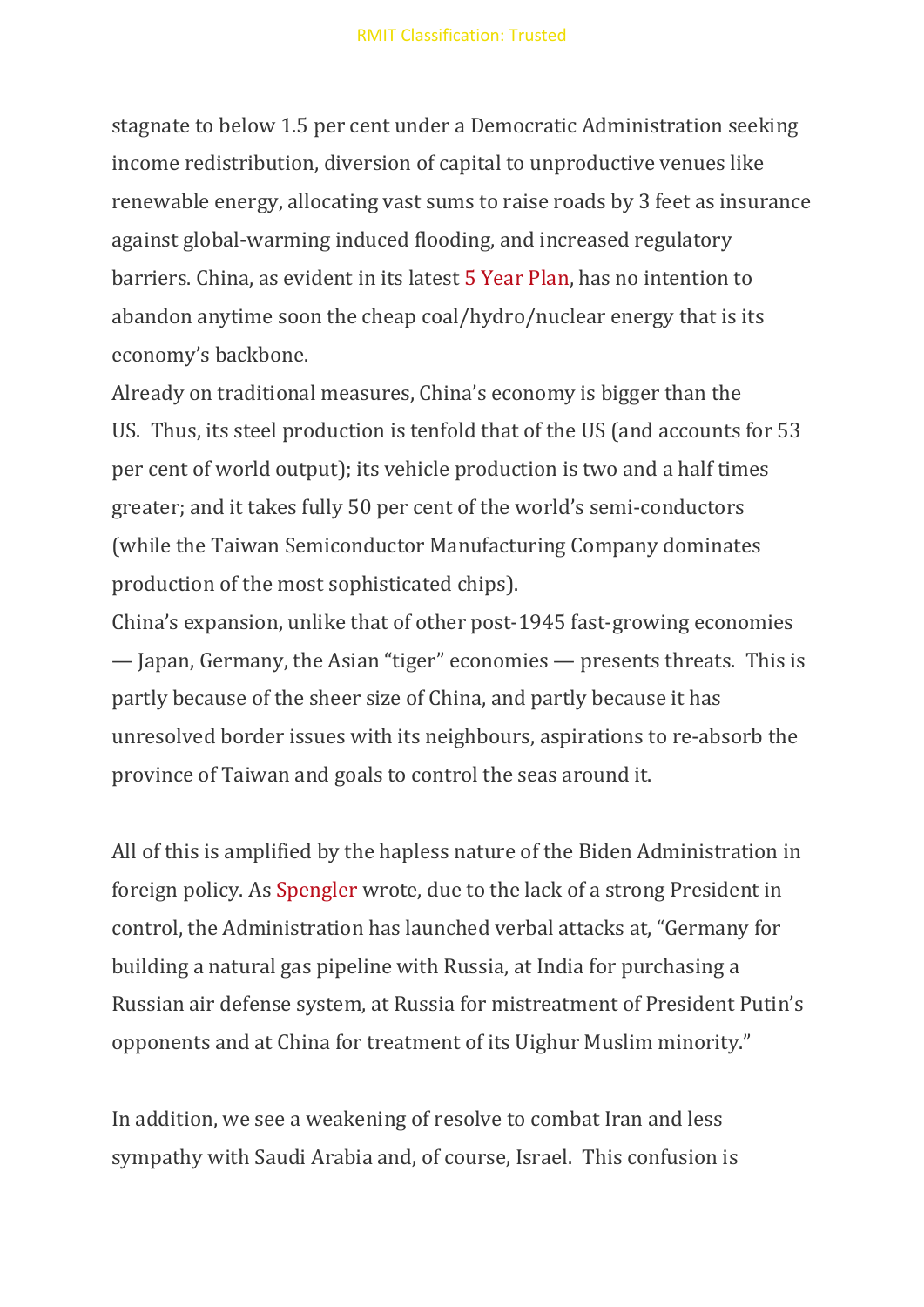exacerbated by a return to the woke policies regarding the military, evident in the announcement of [USSOCOM](https://www.theepochtimes.com/mkt_app/us-special-operations-command-not-aware-of-top-hires-anti-trump-posts_3752123.html) hiring Marxist Richard Torres-Estrada as its chief of diversity and inclusion. Torres-Estrada' Facebook page features a picture of Donald Trump holding a Bible in front of a church, next to which is a photograph of Adolf Hitler.

Prime Minister Morrison sought to lead the global criticism against China's poor human rights record. As an autocrat and national chauvinist, President Xie could not accept this from Australia, a nation that, with China responsible for 35 per cent of exports, has become an economic dependency. Punishment came with restraints on Australian imports of seafood, barley, wine and coal, the attendant costs of which are more affordable in the far larger Chinese economy than in Australia. Added to this, China is amplifying [Australian self-criticism](https://www.dailytelegraph.com.au/news/nsw/chinese-diplomat-in-brazil-slams-australia-over-parliamentary-sex-scandals/news-story/4f6c63ce14fe4c6de1efaf5f733c2708) in its treatment of aboriginals and now women.

Notably, however, China has not embargoed imports of iron ore, which comprise 40 per cent of Australian exports. Nor could Australia retaliate by preventing exports of iron ore to China. Domestic costs aside, such an export ban would cripple the Chinese steel industry and be akin to the US oil embargo on Japan in 1940, an action that led to Pearl Harbor.

So, Australia finds itself in a complex and hazardous political and economic position in a world where a new sort of cold war and attendant risks of actual war is far closer to home than in the 1945-1990 era.

Our alliance and affinity is with a US that, though the world's dominant military power, is an economy that is becoming relatively weaker. While